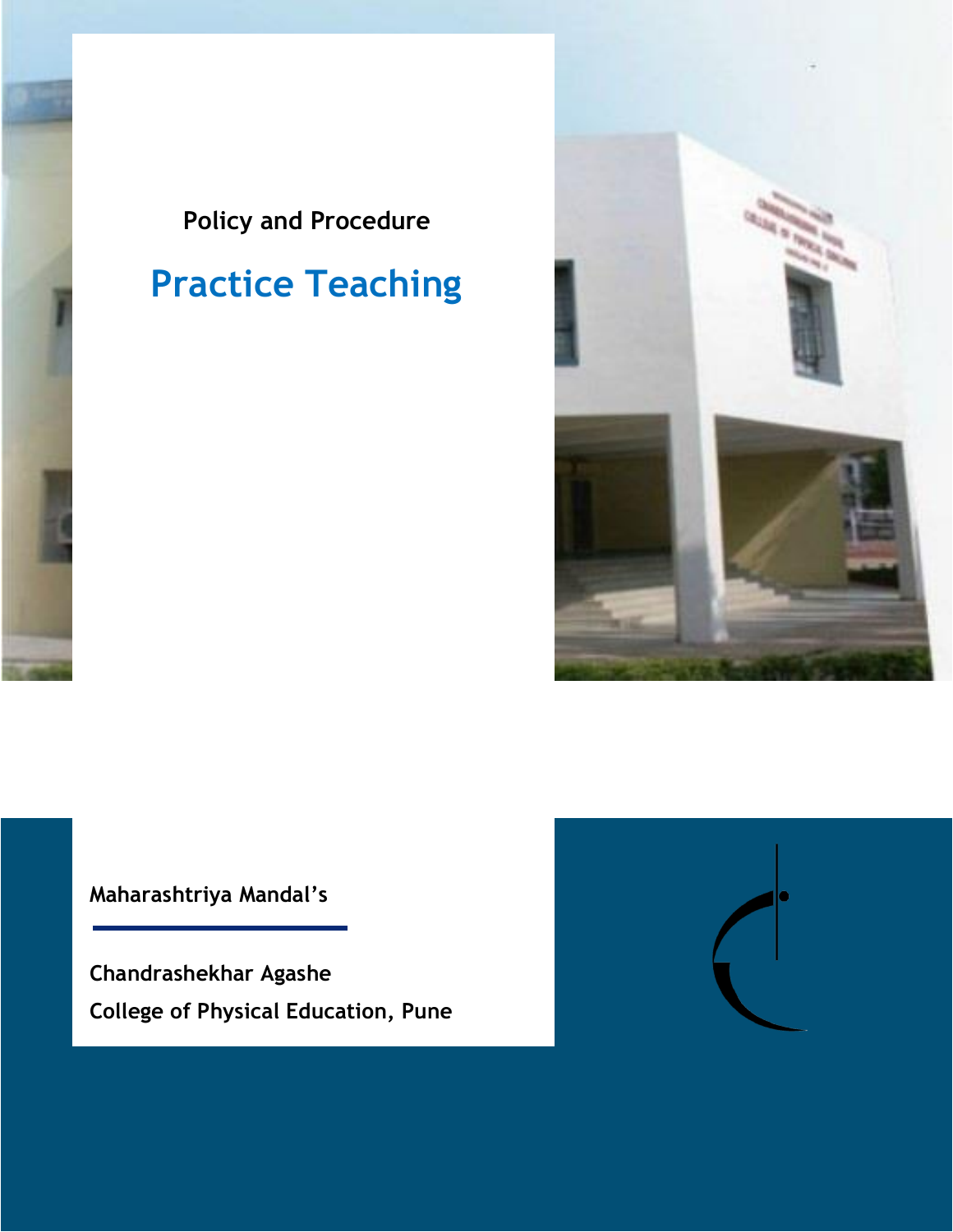

#### **Introduction**

Practice lessons in the College of Teacher Education is a very important component of the curriculum. Practice lessons are to be given to the students in both theoretical and practical parts. Micro Teaching, Bridge lesson and Practice Lessons are various components of the lesson. Chandrashekhar Agashe Physical Education Colleges make systematic efforts to provide students with lesson experiences in different situations. The lesson Policy and Procedures are as follows:

#### **Policy**

- 1. Use different teaching methods.
- 2. Implement various activities to develop lesson skills.
- 3. Conduct expert guidance, visits, sample lessons, videos, seminars for skill development.
- 4. For Physical Education lessons conduct exhibition of guided equipment, bibliography, etc.
- 5. Give them experience in various schools & in different challenging situations.
- 6. Give them a chance to experiment the knowledge & undertaking they gained in our college regarding physical education.
- 7. Provide opportunities for children who are deprived of physical education to reach out to the grassroots through various physical education activities.
- 8. Make them able to meet the challenges of different situations in the society.
- 9. Provide hands-on experience in conducting physical education for special students.

#### **Process of Micro Teaching Program**

The following needs to be done to inculcate in the student teacher all the qualities required in a future ideal teacher through various activities.

- 1. To give complete information to the students and teachers of B. Ped at the beginning of the college about the lessons of both school subjects and physical education.
- 2. In a two-year course, a total of 56 lessons in two subjects must be taken in four sessions.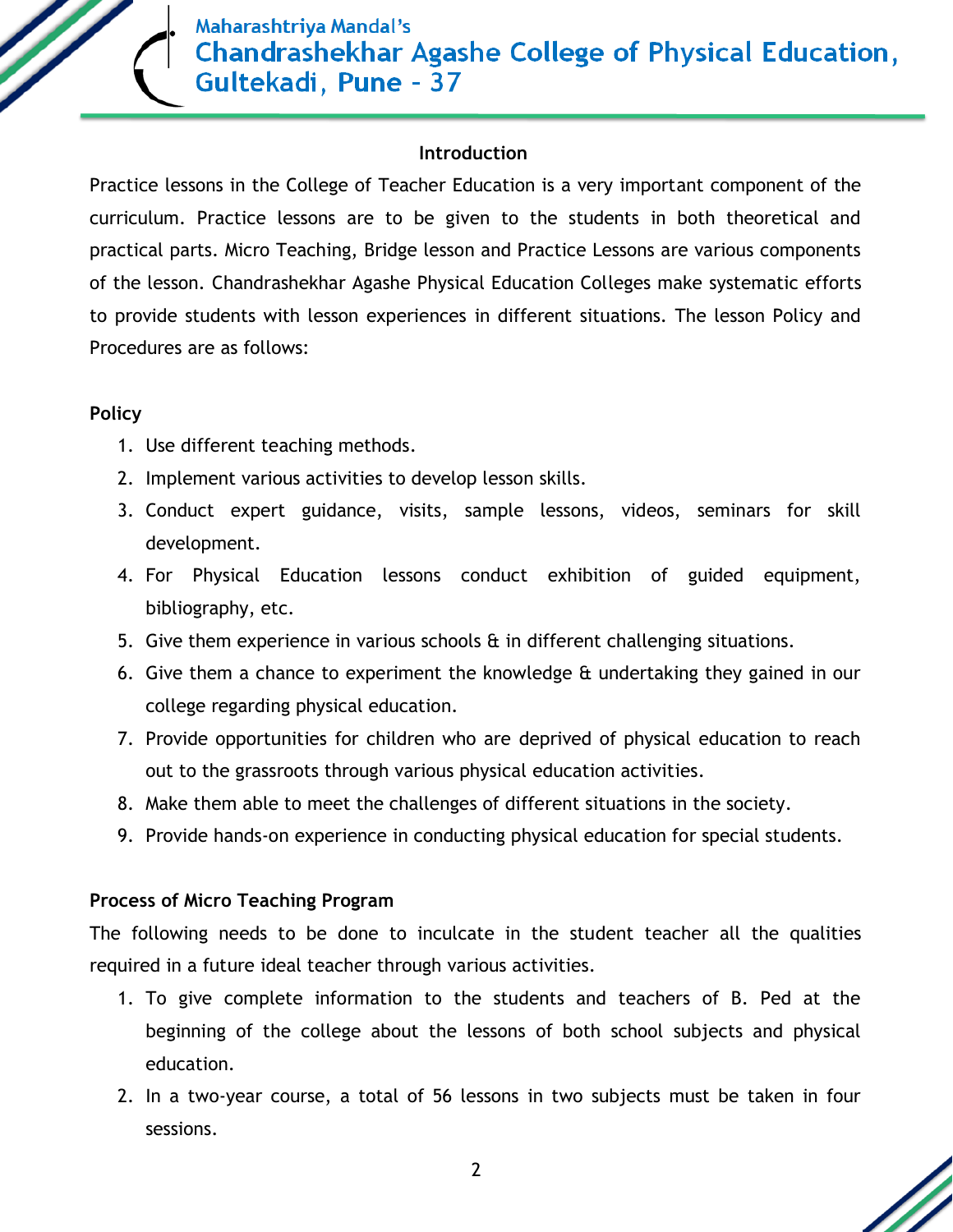- 3. To provide complete information regarding these seven subjects at school level (Marathi, Hindi, English, History, Geography, Mathematics, and Science).
- 4. Guide students to choose a subject like the one in which they graduated, e.g. BA (Marathi / Hindi.) and to determine a school subject according to their interest.
- 5. To give information about the lessons to be taken in physical education.
- 6. The head of the lesson department should give detailed information about the total number of school subjects is 23 (2 out of  $9 + 2 + 6 + 6$  of 2 Theory) and the total number of physical education subjects is  $33 (0 + 9 + 10 + 14)$ .
- 7. After the students and teachers have decided on the subject (preferably according to the subject) in groups by 10: 1 guide to determine the guide for each group.
- 8. To provide all kinds of guidance to the small groups of 10 student teachers and 1 guide as per the time taken by the concerned guiding professors in two years.

#### **Demo lessons of micro-teaching**

1. According to each of the skills in micro-teaching, the professors should take the Demo micro-teaching lessons together in the classroom for the student teachers of all the subjects.

For example: various skills in micro-teaching {3 lessons for each skill for five minutes}: board writing; 1.Question methods; 2. Explanation; 3. Nerve changes; And bridge lessons (twenty minute lessons combined with all the above skills)

- 2. After this, the group should take a sample lesson of all the above skills according to the subject (if required, the respective professors of their respective subject) and discuss the subject matter wisely.
- 3. Only one lesson of each skill should be shown in a day.
- 4. How to write the lesson note in a lesson notebook; Student teachers should also be given detailed information on how to observe it, how to report it.
- 5. Also, the doubts raised by the student teachers should be resolved through discussion.
- 6. Lessons should be completed on the peer group with guidance at the time fixed according to the daily schedule.

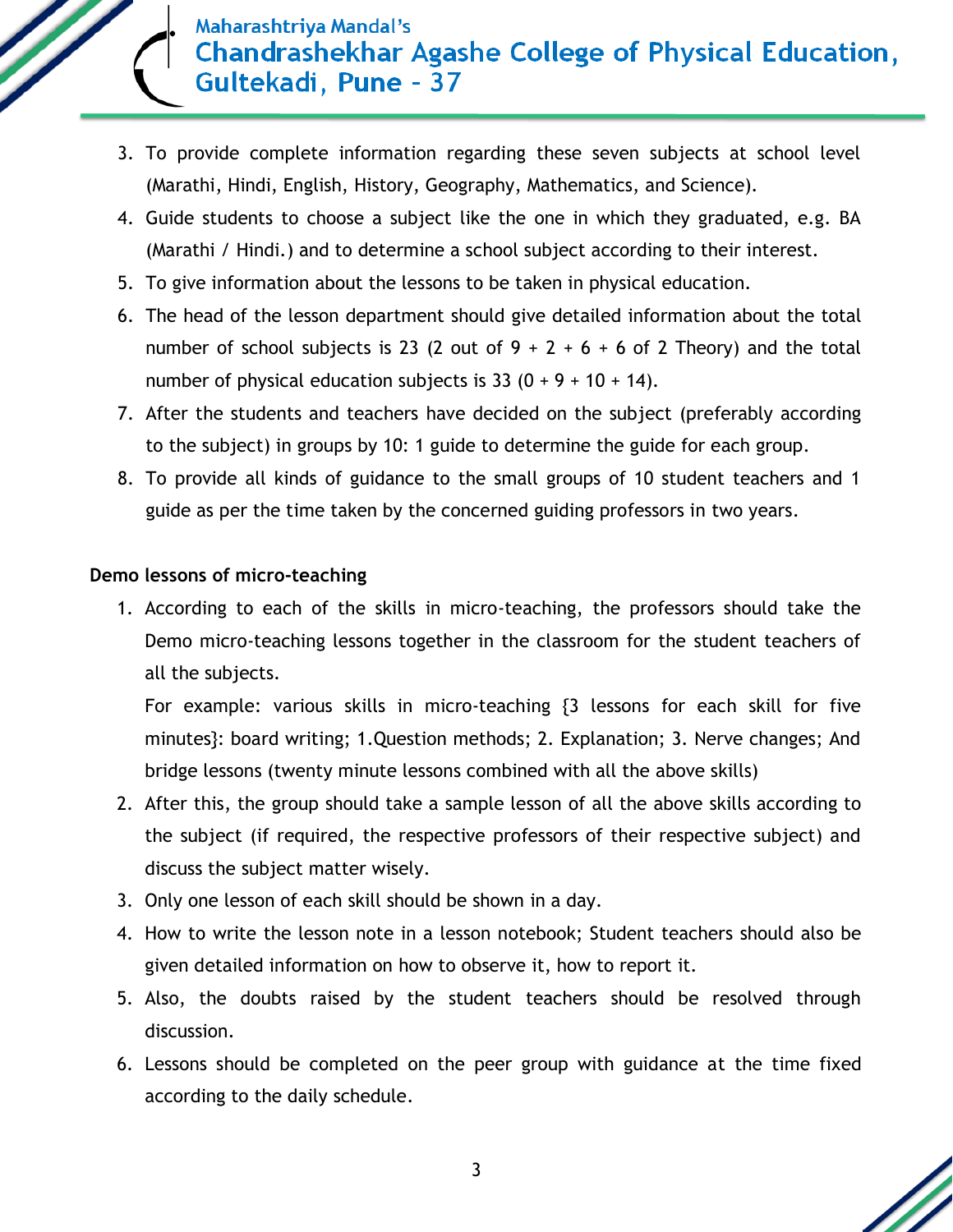#### **Sample teaching of student teachers before starting the lesson:**

- 1. First the student teacher should check the rough lesson note and then the guide should check and suggest the corrections. Teacher should guide the student how to write the lesson note in the lesson notebook. Later the student should make it fair in the lesson notebook.
- 2. Student teachers should decide the lesson component by discussing with the concerned professor for which skill-based lesson to take.
- 3. The rough lesson note of the lesson should be checked by the concerned professor.
- 4. To make it easier for students and teachers to take lessons, guides should use some methods / tricks to give them the courage to come forward and speak:
	- First ask for his opinion on a subject, tell a story, have a discussion, write a panel, sing, gestures, etc.
	- Make the Student teachers capable of speaking in front of everyone. Helping to adapt to the new environment.
	- Build their confidence through guidance.
	- To help the student teacher if he / she is under pressure. Giving time.
	- Complete the lessons on time as per the scheduled timetable.
	- Conduct workshops for student teachers on how to use educational tools for lessons.
	- Organize the library exhibition to understand the reference material.
	- Invite different people to gather their thoughts.
	- Working to improve the language style of the student teacher.
- 5. Demonstrating sample lessons to school children on how to take lessons in a school environment.
- 6. Lesson department heads to get permission from various schools and student teacher lesson planning.
	- Student teacher to take only one practice lesson each week.
	- 15 days in advance by the Head of the Lesson Department to display the planned timetable of the school, class, detachment, time, who will be the supervising professor on the notice board.

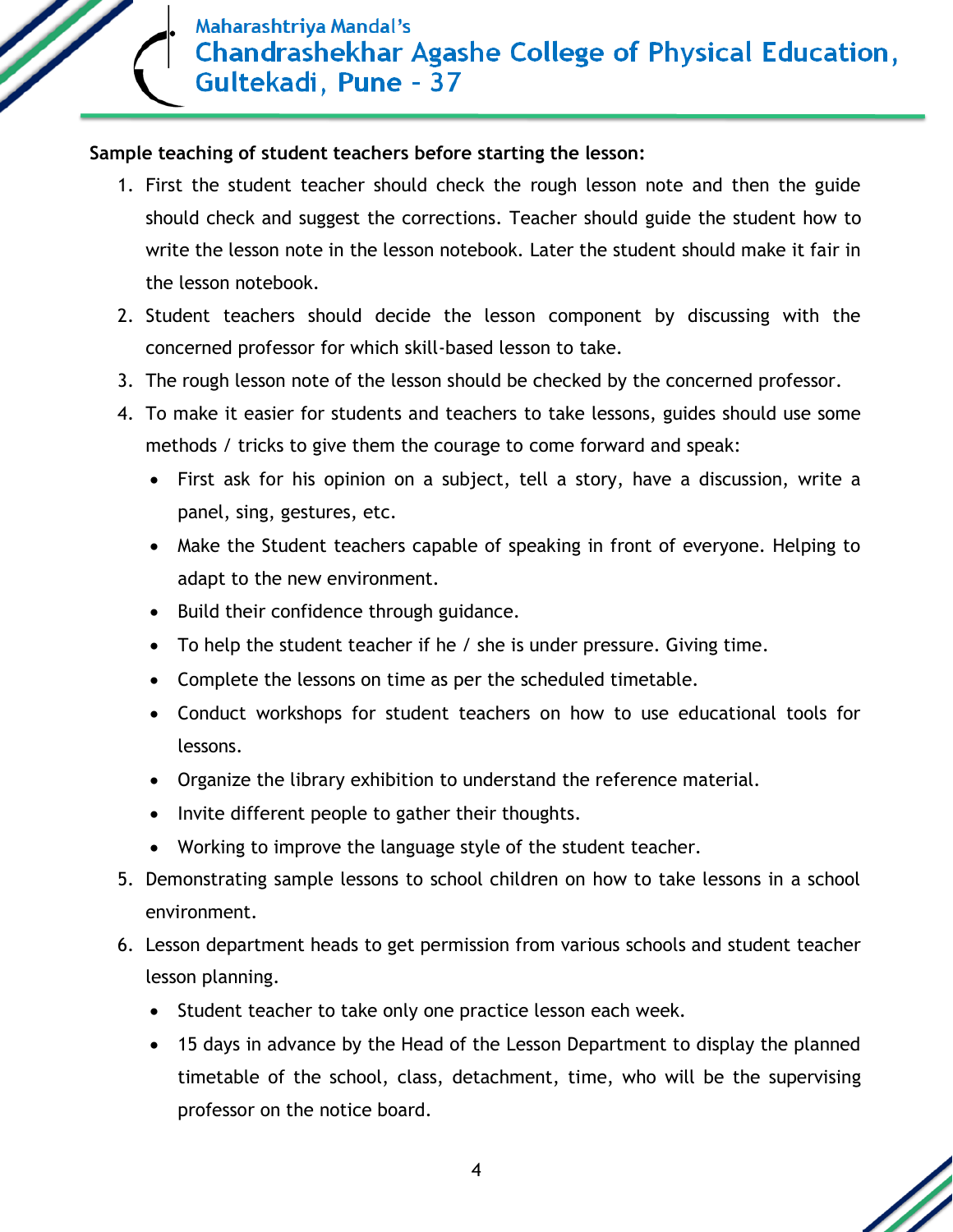- Asking the student teacher to go to the school and meet the concerned schoolteacher and what element of his / her subject should be taught.
- Explain how to prepare component lesson note in consultation with relevant mentor professors
- Inspecting the lesson note by the guiding professor and making the suggested changes, and showing the lesson note again.
- Note down the permanent lesson note only after the guide has given permission for the lesson note to be fixed.
- Obtaining the signature of the guiding professor on the fixed lesson note.
- Every student teacher goes to school as per the scheduled schedule and takes school lessons.
- Each professor observes the lessons of at least five students and gives notes in the student teacher's notebook and tells the student teacher who is improving the lesson and the good things. Also giving marks and signing.
- Increase the confidence student teacher by encouraging him / her if he / she is not confident while taking lessons. But if he seems to be lacking in confidence, talk to him and help him make the right changes.
- Peer group student teachers also help you in your teaching by observing the lessons of another student teacher in your subject and writing in your own notebook and discussing your observations with the learner and getting his / her signature.
- After the lesson, the subject guides discuss the observations in the peer group and guide them on how to make the expected changes.
- Complete physical education practice lessons in the same way as school lessons in each session.
- Physical Education Micro Teaching Skills Lessons 1) Introductory / Special Movements, 2) Demonstration Skills 3) Practice Skills 4) Planning Skills Lessons
- When teaching micro-teaching physical education to a group of peers, make a group of at least fifteen students in a group.
- Practicing physical education lessons in school, however, divided into two classes by one student teacher.

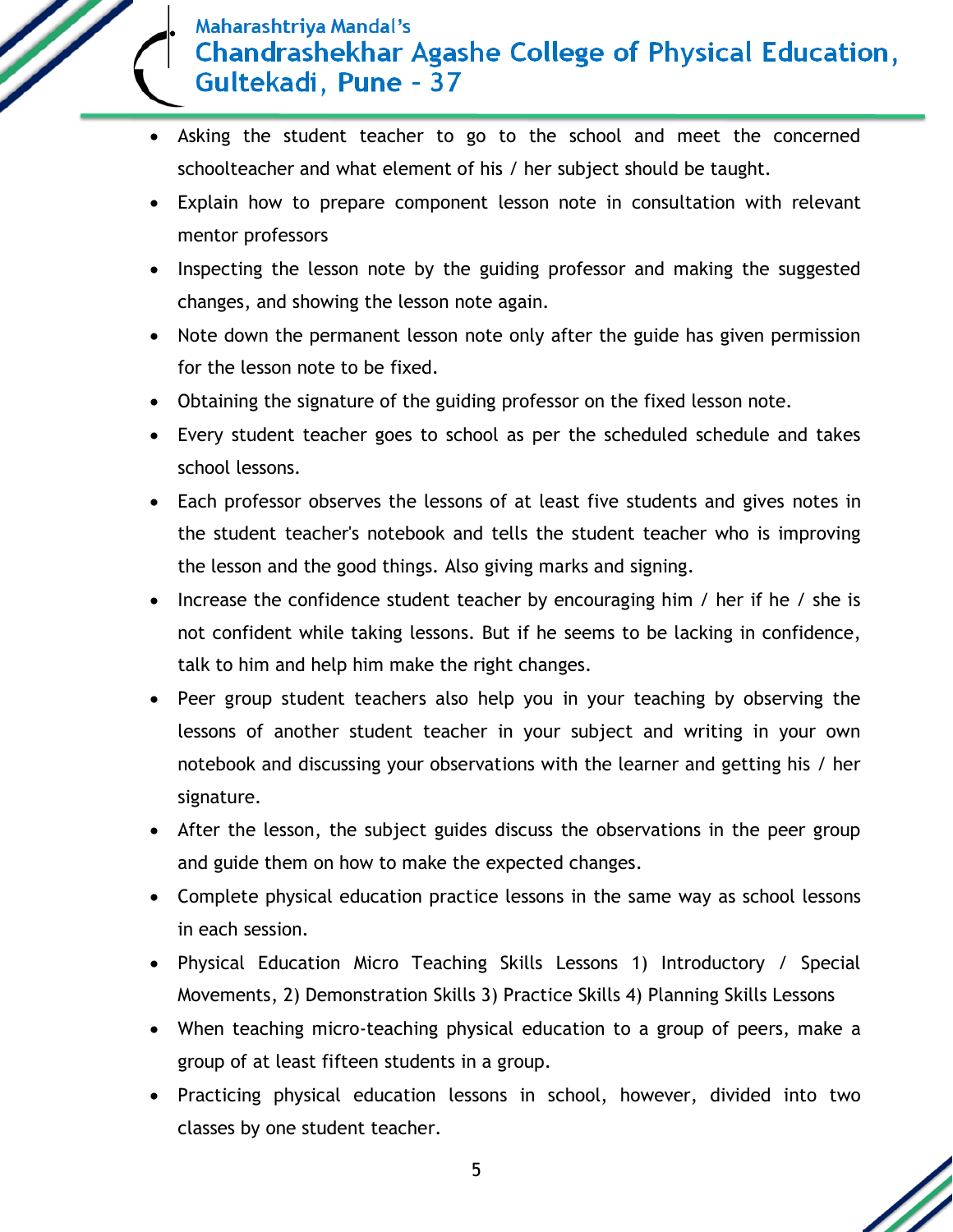- To take a lesson, the lessons should be conducted only on students.
- There should be at least 20 students in the class for physical education lessons.
- To give students experience in different types of schools for practice lessons while planning lessons.
- (Girls only, boys only, boys and girls together, Municipal, Zilla Parishad, as well as literature, grounds and not. Giving experience of various schools with and without good physical education.)
- To take lessons on special children's group and to take lessons on full 60 students.
- To take material from the college in the group and return it in proper condition.
- All the rules to be followed by the students in school and physical education will be binding on the students and teachers.
- The Head of Lessons Department should explain to the students and teachers all the rules and regulations of the college.
- Students and teachers will be bound to follow the rules of conduct while taking lessons in school as well as physical education. To give advance notice to every student teacher in this regard.
- The head of the lesson department should inform the student teacher in advance about the consequences of breaking the rules.

#### **Terms of Reference**:

- Compulsory completion of all lessons and observations as per course sessions
- Attend and complete all lessons as scheduled
- In case of absence, it is mandatory to seek the permission of the concerned group head professor, as well as the head of the lesson department if taking lessons in the school.
- If the lesson is absent without permission, and the reason is not satisfactory, the lesson should be completed.
- The student teacher should be informed in advance that if the lesson is absent, the minimum marks, or marks will not be obtained.
- The principal, the head of the department and the concerned professors will have the

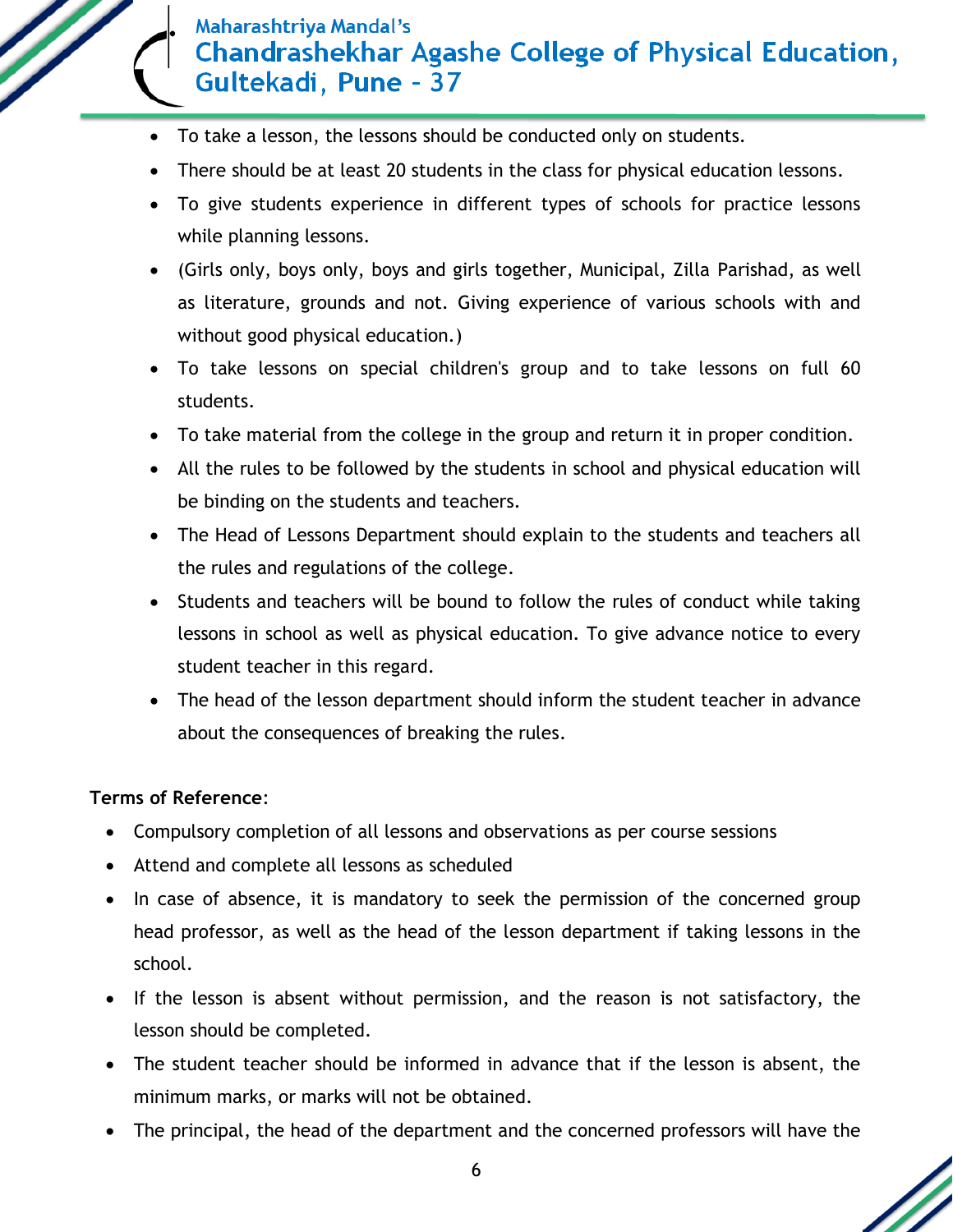

right to decide on the marks according to the situation by giving prior idea to the student teacher.

- The course should be completed with the signature of the professor within the allotted time.
- If the material provided for the physical education lesson is not returned, the material should be reimbursed by the concerned student or group.

#### **Absent from lessons due to sports and other reasons:**

- Lessons will be taken only if the student teacher has taken permission from the college to play for university competitions, if not allowed, lessons will not be taken again**.**
- If the student teacher is unable to take the lesson due to illness or other reasons, the sudden reason for his absence should be taken in writing and confirmed by the principal as well as the head of the lesson department and the student should be given a chance.
- If the student does not complete the lesson despite the opportunity, he should be given a letter in writing.
- If the lesson is not completed even after this, his parents should be called, and an understanding of the results should be given.
- Inner work should be criticized for being incomplete. Accordingly, no marks of that student teacher should be sent.

#### **General rules regarding student-teacher behavior:**

- Student teachers should complete all the lessons included in the syllabus within the stipulated time.
- If the lesson is not completed as per the rules, (if the internal work is incomplete) the internal committee should give such remarks. Accordingly, no marks of that student teacher should be sent to the university.
- It is also mandatory for student teachers to teach school physical education within the uniform prescribed by the college.

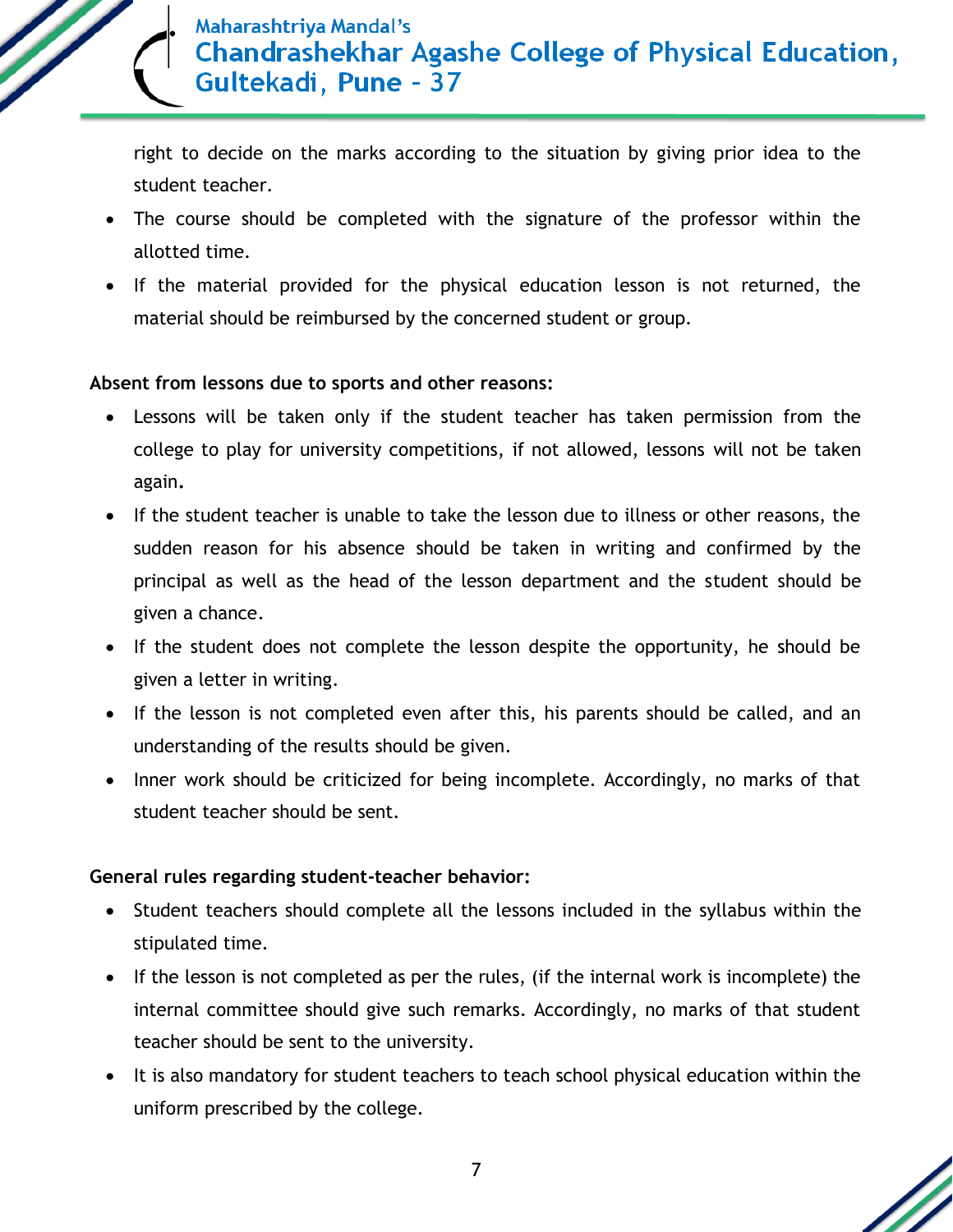- It is mandatory for student teachers to have proper hairstyles. (Beard should not be grown - cutting should be fine)
- Do not wait too long on the school premises without permission except for lessons.
- Do not raise your hand to hit any student during the lesson.
- Do not give or ask personal information to any student during the lesson.
- Contact the concerned professors in case of any difficulty.
- Student teachers should not make any decisions on their own
- It is expected to behave in a proper and disciplined manner with the students and teachers of the school while taking lessons in the school.
- In case of any violation of school rules during the lesson and any complaint against the concerned student teacher, the seriousness of the complaint should be taken into consideration and severe punishment should be given by the college.

### **Student Service Program Methods and Rules:**

- For the student service program, student teachers will be allowed to choose a school near their home, as well as outside the village if they have a student teacher.
- After the student teacher gives the name of the school, the head of the lesson department should contact the concerned school and fix the student service program of that student teacher.
- Student teachers will not be able to take lessons in the school where the person in the relationship is working.
- The college will have the authority to determine the school for the student service program. Students will not be able to insist on the school they suggest.
- No student teacher can go to school for student service without the permission letter of the college as well as the letter of permission given by the school for student service.
- In case of any written complaint from the school, the principal, the head of the lesson department and the head of the concerned group should discuss and cancel the student service program of this student teacher if necessary.
- The cost of any kind of travel will be the student teacher's own
- If the student teacher is out of town after receiving the complaint, it is mandatory to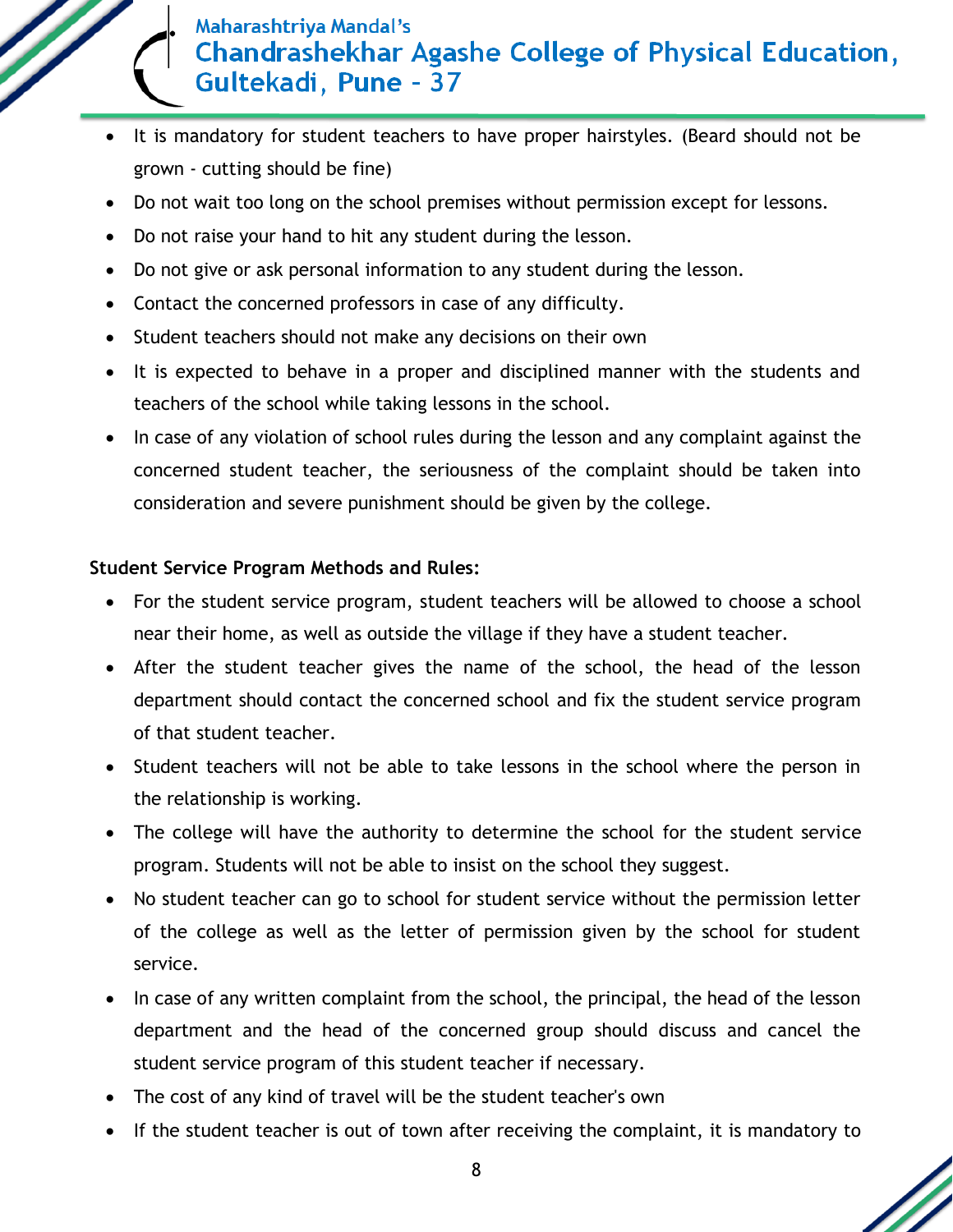attend the college within 24 hours and if he is in Pune immediately.

- Student teachers must be present in the college when called by the college.
- All school and college rules will be binding on student teachers.
- In case of any harassment or misbehaviour in the school assigned to the student teachers, immediately contact the Principal, Head of Lesson
- In student service, without the permission of the headmaster, the student teacher should not leave the school and go anywhere at the behest of other teachers. (Travel, Competition)
- In case of personal difficulty, leave should be sanctioned with the prior permission of the headmaster and the concerned headmaster should also be informed accordingly.
- Do not ask for personal information of students and do not give your own information.
- Student teachers should not help anyone in the school without the permission of the headmaster. (Shoes, clothes, money, or other help)
- Any misconduct, indecent, obscene, indecent behaviour should be dealt with as per the rules of the college, or the complaint should be removed from the college if it is more serious.
- It is mandatory to complete all the aspects of the student service program given in the syllabus within the time given by the student teachers.
- It is mandatory to submit the complete report of the program on the day fixed by the college as soon as the student service program is over.
- Giving hands-on experience in various educational and sports activities (Sports Day, Yoga Day, Sports Tests, National Day, Group Exercise) through practice lessons and student service in schools.

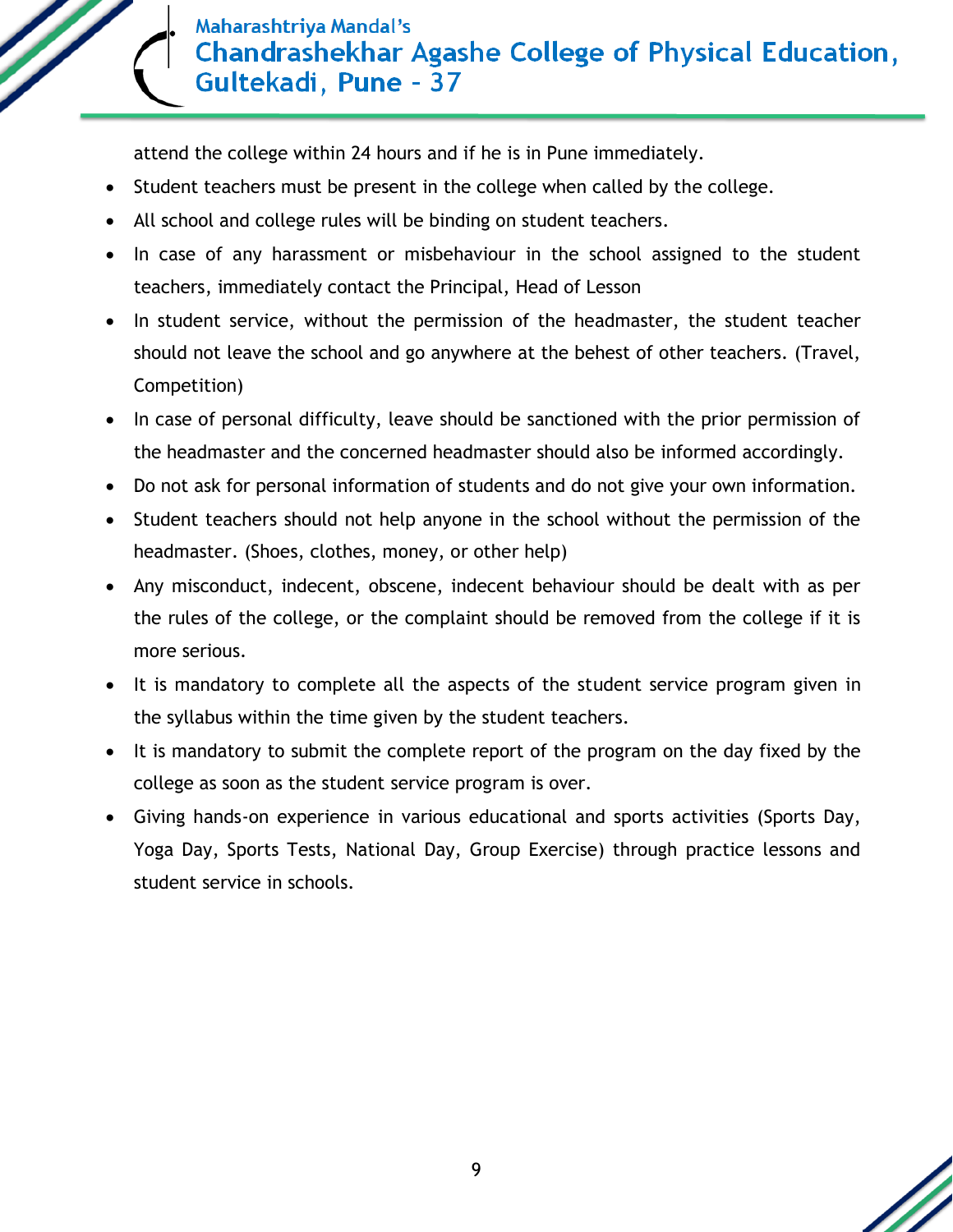

### **मराठी रूपाांतर**

शिक्षक शिक्षण महाविद्यालयात सराव पाठ हा अभ्यासक्रमातील अत्यंत महत्त्वाचा घटक आहे. तात्विक आणि प्रात्यक्षिक अशा दोन्ही ही भागांमध्ये विद्यार्थ्यांना सराव पाठ द्यावयाचे असतात. सूक्ष्म अध्यापन सेतू पाठ आणि सराव पाठ हे पाठामधील विविध घटक आहेत. चंद्रशेखर आगाशे शारीरिक शिक्षण महाविदयालयांमध्ये विद्यार्थ्यांना वेगवेगळ्या परिस्थितीत पाठाचे अनुभव देण्यासाठी नियोजनबद्ध प्रयत्न केले जातात. पाठाचे धोरण आणण पद्धती पुढीलप्रमाणे

#### **पाठाचेधोरण :**

- 1. मार्गदर्शनात विविध पद्धतीचा वापर करणे.
- 2. पाठातील कौशल्य विकसित करण्यासाठी विविध उपक्रम राबवणे.
- 3. कौशल्य विकासासाठी तज्ञांचे मार्गदर्शन, भेटी, नमूनापाठ, व्हिडिओ, चर्चासत्र आयोजित करणे.
- 4. विविध प्रकारच्या शाळांमध्ये, विविध परिस्थितीत सरावपाठाचाअनुभवदेणे.
- 5. महाविद्यालयामध्ये शिकलेले शारीरिक शिक्षणाचे व इतर नाविन्यपूर्ण उपक्रम, संकल्पना राबविण्याची संधी देणे.
- 6. शारीरिक शिक्षणापासून वंचित असणाऱ्या बालकांपर्यंत, तळागाळापर्यंत, प्रत्यक्ष शारीरिक शिक्षणाचे विविध उपक्रम पोहोचिण्याची संधी देणे.
- 7. समाजातील विविध परिस्थितीतील आव्हाने पेलण्यास समर्थ बनवणे.
- 8. दिव्यांग विद्यार्थ्यांसाठी शारीरिक शिक्षण राबवण्याचा प्रत्यक्ष अनुभव देणे.

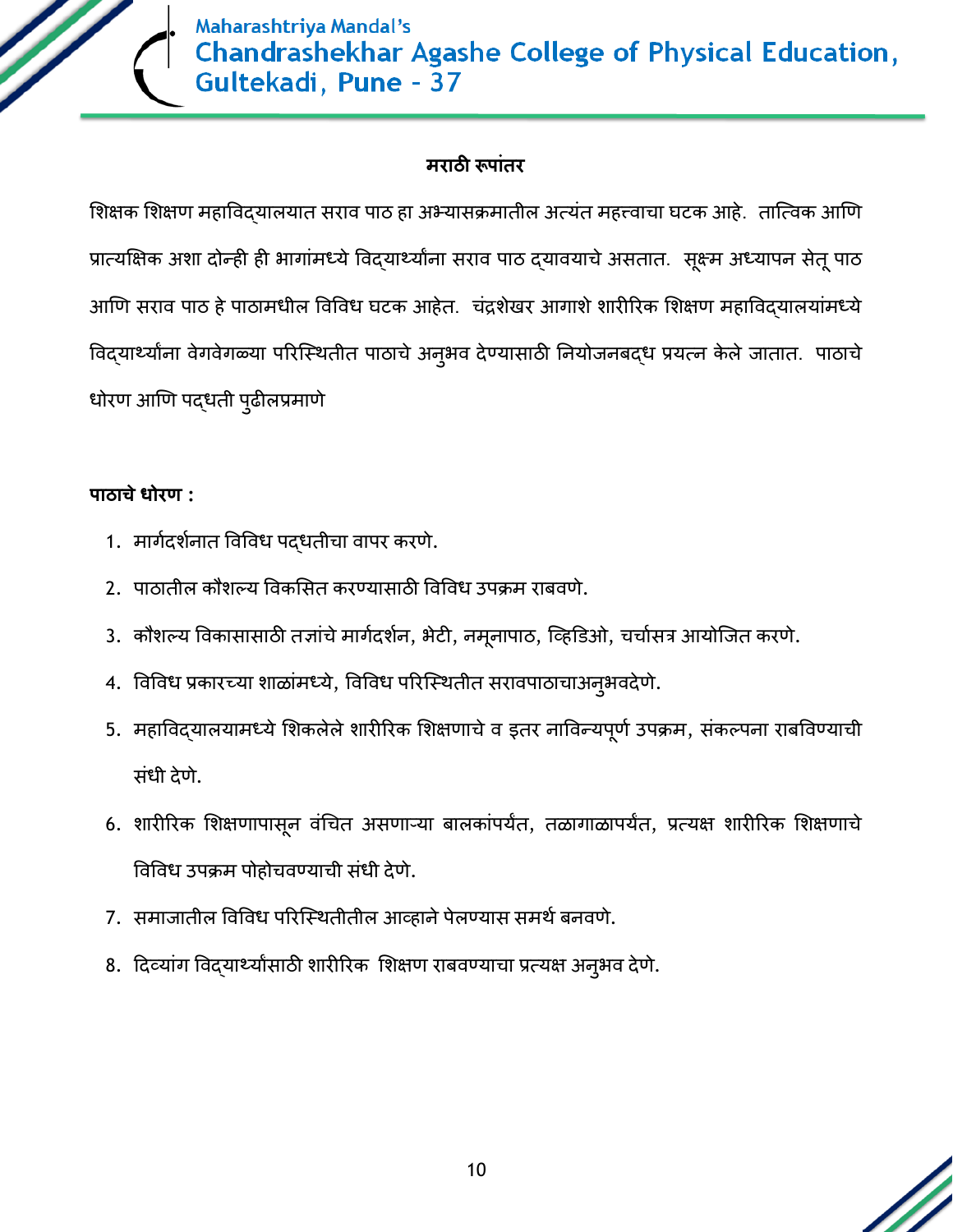

#### **सूक्ष्म अध्यापनाची काययपद्धती**

विविध उपक्रमांमधून भावी आदर्श शिक्षकामध्ये आवश्यक ते सर्व गुण विद्यार्थी शिक्षकाच्या अंगी रुजविण्यासाठी पुढील गोष्टी करणेगरजेचेआहे.

- 1. बी.पी.एड.च्या विद्यार्थी शिक्षकांना महाविद्यालय सुरू झाल्यावर सुरुवातीसच पाठ विभागप्रमुखांनी शालेय विषय व शारीरिक शिक्षण या दोन्ही विषयाच्या पाठासंदर्भात संपूर्ण माहिती देणे.
- 2. दोन वर्षाच्या अभ्यासक्रमात चार सत्रांमध्ये दोन विषयांचे मिळून एकूण ५६ पाठ घ्यावे लागतात.
- 3. शालेय स्तरावरील ( मराठी, हिंदी, इंग्रजी, इतिहास, भूगोल, गणित, आणि शास्त्र ) या सात विषयांसंदर्भात संपूर्ण माहिती देणे.
- 4. विद्यार्थी शिक्षकांनी जो विषय घेऊन पदवी प्राप्त केली त्याप्रमाणेच {उदा.बी.ए (मराठी / हिन्दी..} विषय निवडण्यासाठी मार्गदर्शन करणे व त्यांच्या आवडी प्रमाणे एक शालेय विषय निश्चित करणे.
- 5. शारीरिक शिक्षणांतर्गत पाठ घ्यावे लागतात त्याविषयी माहिती देणे.
- 6. शालेय विषयाचे व शारीरिक शिक्षण विषयाचे एकूण किती पाठ घ्यावयाचे असतात या विषयी पाठ विभाग प्रमुखांनी सविथतर मादहती देणे.
- 7. विद्यार्थी शिक्षकांनी विषय निश्चित केल्यानंतर ( शक्यतोविषयाप्रमाणे ) गट करून१० : १ मार्गदर्शक या प्रमाणे प्रत्येक गटासाठी मार्गदर्शक निश्चित करणे.
- 8. लहान गटांना १० विद्यार्थी शिक्षकांना १ मार्गदर्शक याप्रमाणे नियोजित वेळेत संबंधित मार्गदर्शक प्राध्यापकांनी दोन वर्ष घेण्यात येणाऱ्या पाठासंदर्भात सर्वप्रकारचे मार्गदर्शन करणे.

#### **सूक्ष्म अध्यापनाचेनमुना पाठ**

1. सूक्ष्म अध्यापनातील प्रत्येक कौशल्यान्**सार सर्व विषयांच्या विद्**यार्थी शिक्षकांसाठी प्राध्यापकांनी सूक्ष्म अध्यापनाचे नमुना पाठ एकत्रत्रतपणे िगागमध्ये घेऊन दाखिािे. **उदा:** सूक्ष्म अध्यापनातील विविध

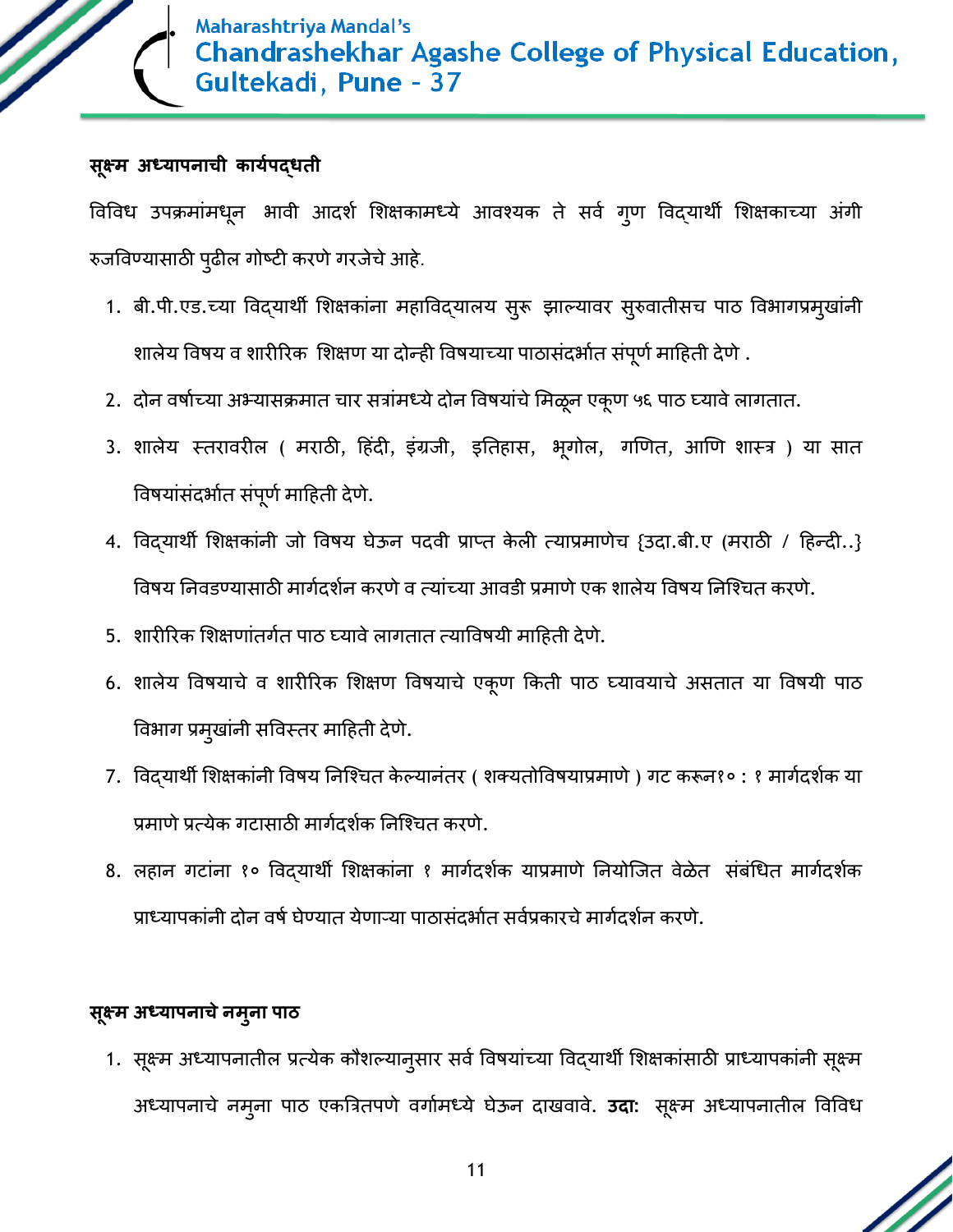

कौिल्य {प्रत्येक कौिल्य पाच शमननटांसाठी असे 3 पाठ }: फलकलेखन; 1.प्रश्नपद्धती; 2.स्पष्टीकरण; 3.चेतकबदल; आणि सेतूपाठ (सर्व वरील कौशल्य मिळून एकत्रित वीस मिनिटाचा पाठ)

- 2. यानंतर गटांमध्ये विषयान् रूप वरील सर्व कौशल्याचे (आवश्यकता वाटल्यास संबंधित प्राध्यापकांनी आपापल्या विषयाचे) नमुना पाठ घेऊन दाखवावे, तसेच पाठाचे टाचण कसे असावे यावर विषयवार पुन्हा चर्चा करावी.
- 3. एका दिवशी प्रत्येक कौशल्याचा फक्त एकच पाठ दाखवावा.
- 4. पाठ टाचणिहीमध्ये पाठाचे टाचण कसे काढािे; तसेच त्याचे ननरीक्षण किापद्धतीने करािे, कसे नोंदवावे, यासर्वांबददल सविस्तर माहिती विद्यार्थी शिक्षकांना दिली जावी.
- 5. तसेच विद्यार्थी शिक्षकांनी उपस्थित केलेल्या शंकांचे चर्चेदवारे निरसन करावे.
- 6. रोज वेळापत्राकानुसार ठरवलेल्या वेळेत मार्गदर्शन घेऊन सहआध्यायी गटावरच पाठ पूर्ण करावे.

## **विद्यार्थी शिक्षकाांचेसूक्ष्म अध्यापनाचेनमुना पाठ सुरू करण्यापूिी :**

- 1. प्रथम विद्यार्थी शिक्षकांनी कच्चे पाठ टाचण तपासून नंतर मार्गदर्शकांनी तपासून दुरुस्त्या सुचवल्या असल्यास त्याप्रमाणे बदल करून पक्के टाचण करायला परवानगी दिल्यावर टाचण वहीत कसे लिहावे याबद्दल सांगावे.
- 2. विद्यार्थी शिक्षकांनी कोणत्या कौशल्यावर आधारित पाठ घ्यावयाचा,त्यासाठी संबंधित प्राध्यापकांशी चर्चा करून पाठ्यघटक निश्चित करावा.
- 3. पाठाचे कच्चे टाचण संबंधित प्राध्यापकांकडून तपासून घ्यावे.
- 4. विद्यार्थी शिक्षकांना पाठ घेताना सहजता यावी त्यांना समोर येऊन बोलण्याचे धाडस निर्माण होण्यासाठी मार्गदर्शकांनी काही पद्धती वापराव्यात / युक्त्या कराव्यात :

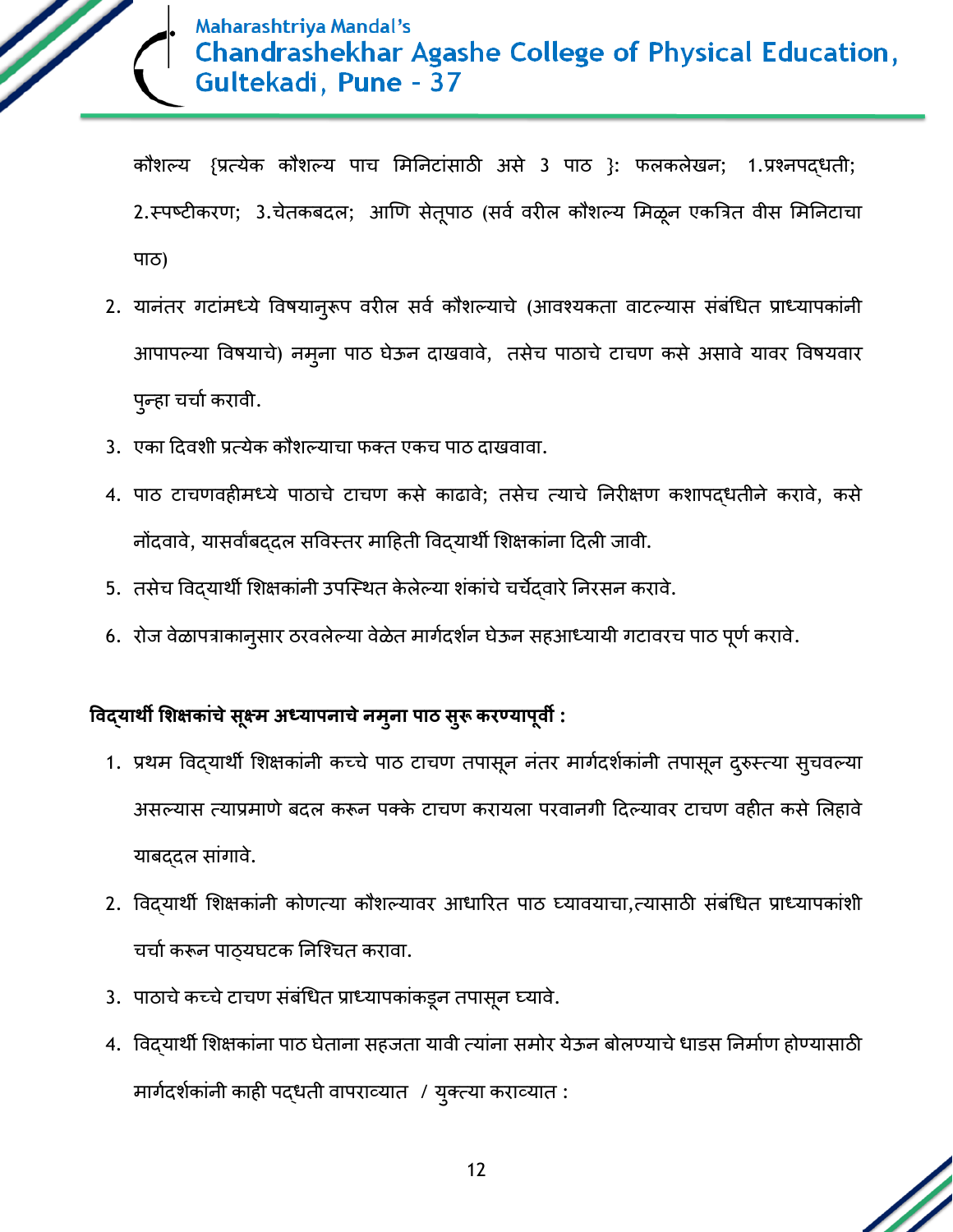

- प्रथम एखादा विषयावर त्याचे मत विचारणे, गोष्ट सांगणे, चर्चा घडवून आणणे, फलकलेखन, गायन, हावभाव, याविषयी विविध उपक्रमांद्वारे त्याविद्यार्थ्याच्या पूर्वान्9भवाचा कौशल्याचा, सुप्तगुणांचा, अंदाजघेणे.
- विद्यार्थी शिक्षकांना बोलते करणे. नविन वतावरणाशी जुळवून घ्यायला मदत करणे.
- मार्गदर्शनाद्वारे त्यांचा आत्मविश्वास वाढविणे.
- त्यातूनही विद्यार्थी शिक्षकाला दडपण असल्यास त्याला मदत करणे. वेळ देणे.
- ठरवलेल्या वेळापत्राकप्रमाणे पाठ मार्गदर्शन करून गटामध्येच पूर्ण करणे.
- विद्यार्थी शिक्षकाने पाठासाठी शैक्षणिक साधनांचा वापर कसा करावा यासाठी कार्यशाळा घेणे.
- संदर्भ साहित्य समजण्यासाठी ग्रंथालय प्रदर्शन भरवणे.
- विविध व्यक्तींना बोलावून त्यांचे विचार एकवणे.
- विद्यार्थी शिक्षकाची भाषाशैली सुधारण्यासाठी काम करणे.
- 5. शालेय वातावरणात पाठ कसा घ्यावा यासाठी शालेय विद्यार्थ्यांवर नमूना पाठ दाखविणे.
- 6. पाठ विभाग प्रमुखांनी विविध शाळांची परवानगी घेणे व विद्यार्थी शिक्षकाचे पाठाचे नियोजन करणे.
	- प्रत्येक आठवड्याला विदयार्थी शिक्षकाने प्रत्येकी फक्त एकच सराव पाठ घेणे.
	- १५ दिवस आधीच पाठ विभाग प्रमुखांनी शाळा, इयत्ता, तुकडी, वेळ, निरीक्षक प्राध्यापक कोण असतील याचे नियोजित वेळपत्रक नोटिस बोर्डवर प्रदर्शित करणे.
	- विद्यार्थी शिक्षकाने शाळेत जाऊन संबंधित शालेय शिक्षकांना भेटून आपल्या विषयाचा कोणता घटक शिकिायचा तो विचारणे.
	- संबंधित मार्गदर्शक प्राध्यापकांबरोबर चर्चा करून, घटकाचे टाचण कसे तयार काढावे ते समजावून घेणे.

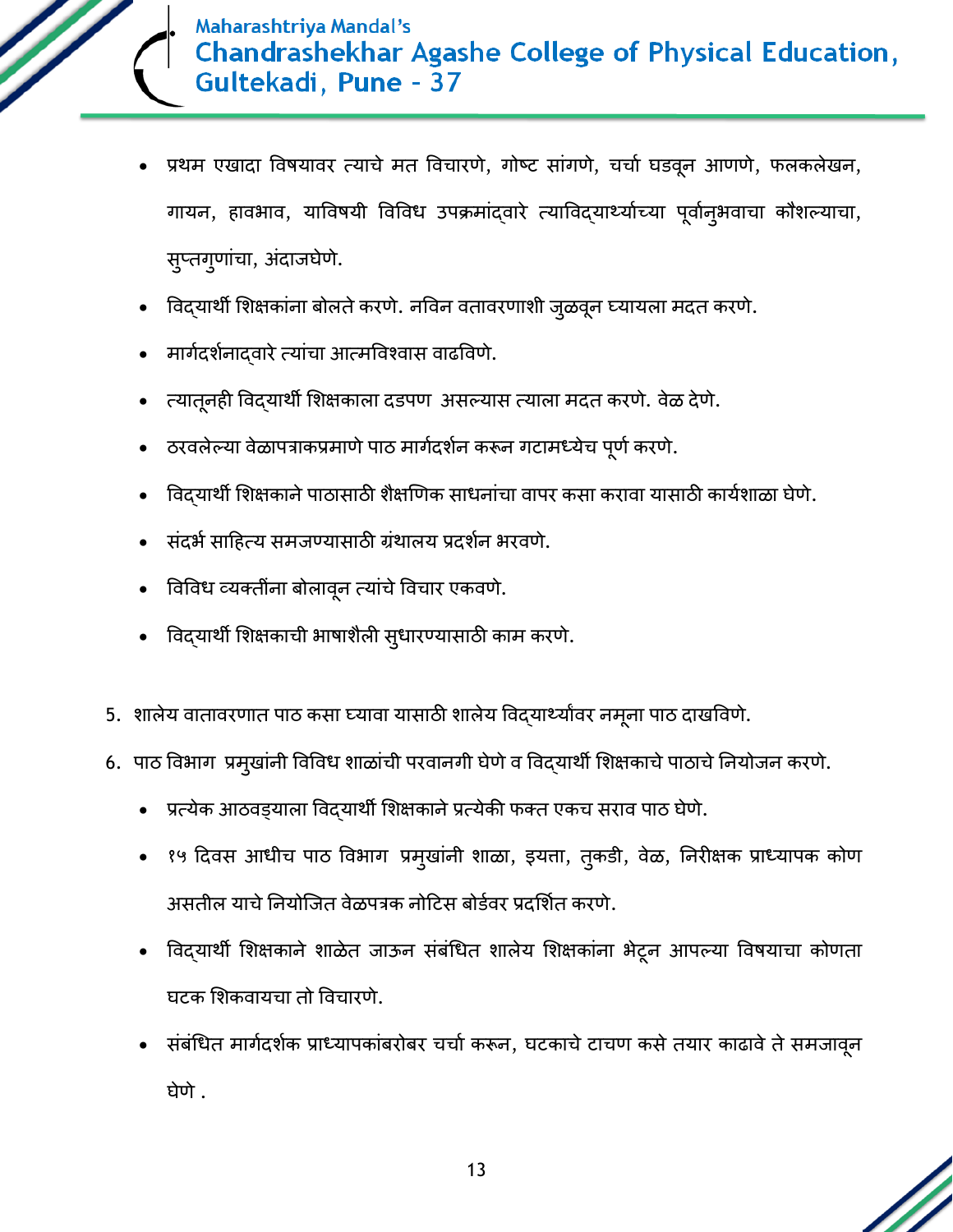

- मार्गदर्शक प्राध्यापकांकडून टाचण तपासून घेणे व सुचविलेले बदल करणे, व पुन्हा टाचण दाखविणे.
- मार्गदर्शकांनी टाचण पक्के कारण्याची परवानगी दिल्यावर चपक्के टाचण काढणे.
- पक्क्या टाचणावर मार्गदर्शक प्राध्यापकांची सही घेणे.
- प्रत्येक विदयार्थी शिक्षकाने नियोजित वेळापत्रकाप्रमाणे शाळेत जाऊन शालेय पाठ घेणे.
- प्रत्येक प्राध्यापकांनी कमीत कमी पाच विद्यार्थ्यांच्या पाठाचे निरीक्षण करुन विद्यार्थी शिक्षकाच्या वहीत शेरे देणे व पाठातील सुधारणा व चांगल्या गोष्टी पाठ घेणाऱ्या विद्यार्थी शिक्षकाला सांगणे. तसेच गुण देणे व स्वाक्षरी करणे.
- विद्यार्थी शिक्षकाला पाठ घेताना आत्मविश्वास असल्यास प्रोत्साहन देऊन वाढ करणे. पण आत्मविश्वास कमी आहे असे भासल्यास बोलून त्याला योग्य ते बदल सूचवून मदत करणे.
- सहाध्यायी विद्यािी शिक्षकांनी देखील आपल्या शिकिण्यास मदत होण्यासाठी, आपल्या विषयाच्या दुसऱ्या विद्यार्थी शिक्षकाच्या पाठाचे निरीक्षण करून आपल्या स्वतःच्या वहीमध्ये लिहिणे व पाठ घेणाऱ्याला आपले निरीक्षण दाखवून चर्चा करणे व त्याची स्वाक्षरी घेणे.
- पाठ झाल्यावर मिळालेले शेरे, सूचना याबाबत विषयाच्या मार्गदर्शकांनी निरीक्षणाबददल सहाध्यायी गटात चर्चा करणे व सुधारणा, अपेक्षित बदल कशाने होतील हे मार्गदर्शन करणे.
- प्रत्येक सत्रातील शालेय पाठाप्रमाणेच शारीरिक शिक्षणाचे सराव पाठ पूर्ण करणे.
- शारीरिक शिक्षणाचे सूक्ष्म अध्यापन कौशल्य पाठांमध्ये १) प्रस्ताविक २) प्रात्यक्षिक कौशल्य ३) सराव कौशल्य 4) नियोजन कौशल्य असे पाठ घ्यावेत.वीस मिनिटांचा सेतू पाठ घ्यावा.
- सूक्ष्म अध्यापनाचे शारीरिक शिक्षणाचे सहाध्यायी गटावर पाठ घेताना, एका गटात कमीतकमी पंधरा विदयार्थी असतील असे गट करणे.
- शाळेमध्ये पाठ घेताना शारीरिक शिक्षणाचे सराव पाठ मात्र एका वर्गावर दोन विद्यार्थी शिक्षकांनी

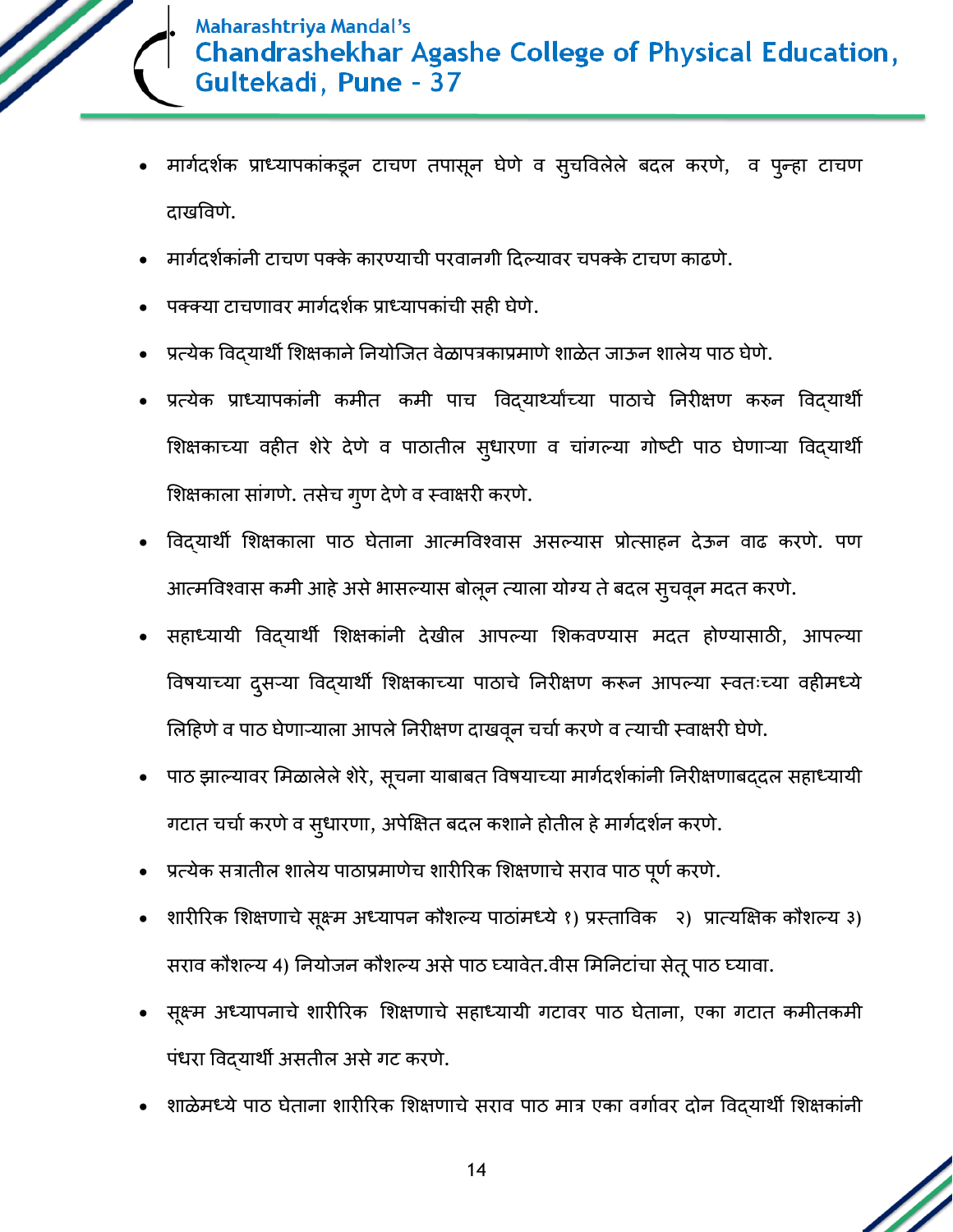

विभागून घेणे.

- अथवा कौशल्यानुसार फक्त विद्यार्थ्यांवर अथवा विद्यार्थिनींवर पाठ घेणे.
- शारीरिक शिक्षणाचे पाठासाठी वर्गातील कमीत कमी २० विद्यार्थी असणे आवश्यक.
- पाठचे नियोजन करताना सराव पाठासाठी विविध प्रकारच्या शाळांमध्ये विदयार्थ्यांना अनुभव देणे. (फक्त मुलींची, फक्त मुलांची, मुला-मुलींची एकत्र, नगरपाशलके ची, त्जल्हा पररषदेचे, तसेच साहित्य, मैदान असलेली व नसलेली. उत्तम शारीरिक शिक्षण राबविणाऱ्या व न राबवणाऱ्या अशा विविध शाळांचा अनुभव देणे.)
- विशेष मुलांच्या गटावर पाठ घेणे तसेच पूर्ण ६० विद्यार्थ्यांवर देखील पाठ घेणे.
- गटामध्ये साहित्य महाविद्यालयातून घेणे व योग्य स्थितीत परत जमा करणे.
- शालेय विद्यार्थ्यावर शालेय तसेच शारीरिक शिक्षणाचा पाठ घेताना पाळावयाचे सर्व नियम विद्यािी शिक्षकांना बंधनकारक असतील.
- पाठ विभागप्रमुखांनी महाविद्यालयाचे पाठासंदर्भातील कोणकोणते नियम आहेत ते सर्व नियम विद्यार्थी शिक्षकांना एकत्रित करून समजावून सांगाणे.
- शालेय तसेच शारीरिक शिक्षणाचे पाठ घेताना वर्तन बद्दलचे नियम पाळणे विद्यार्थी शिक्षकांना बंधनकारक असतील. याबाबत प्रत्येक विद्यार्थी शिक्षकाला पूर्व सूचना देणे.
- नियमभंग केल्यास त्याचे होणारे परिणाम पाठविभाग प्रमुखांनी विद्यार्थी शिक्षकाला आधीच सांगणे.

**पाठ सांदर्ायत ननयम :**

- अभ्यासक्रमातील सत्रांप्रमाणे सर्व पाठ व निरीक्षणही पूर्ण करणे अनिवार्य.
- सर्व पाठांसाठी नियोजित वेळापत्रका प्रमाणे उपस्थित राहून ते पूर्ण करावेत

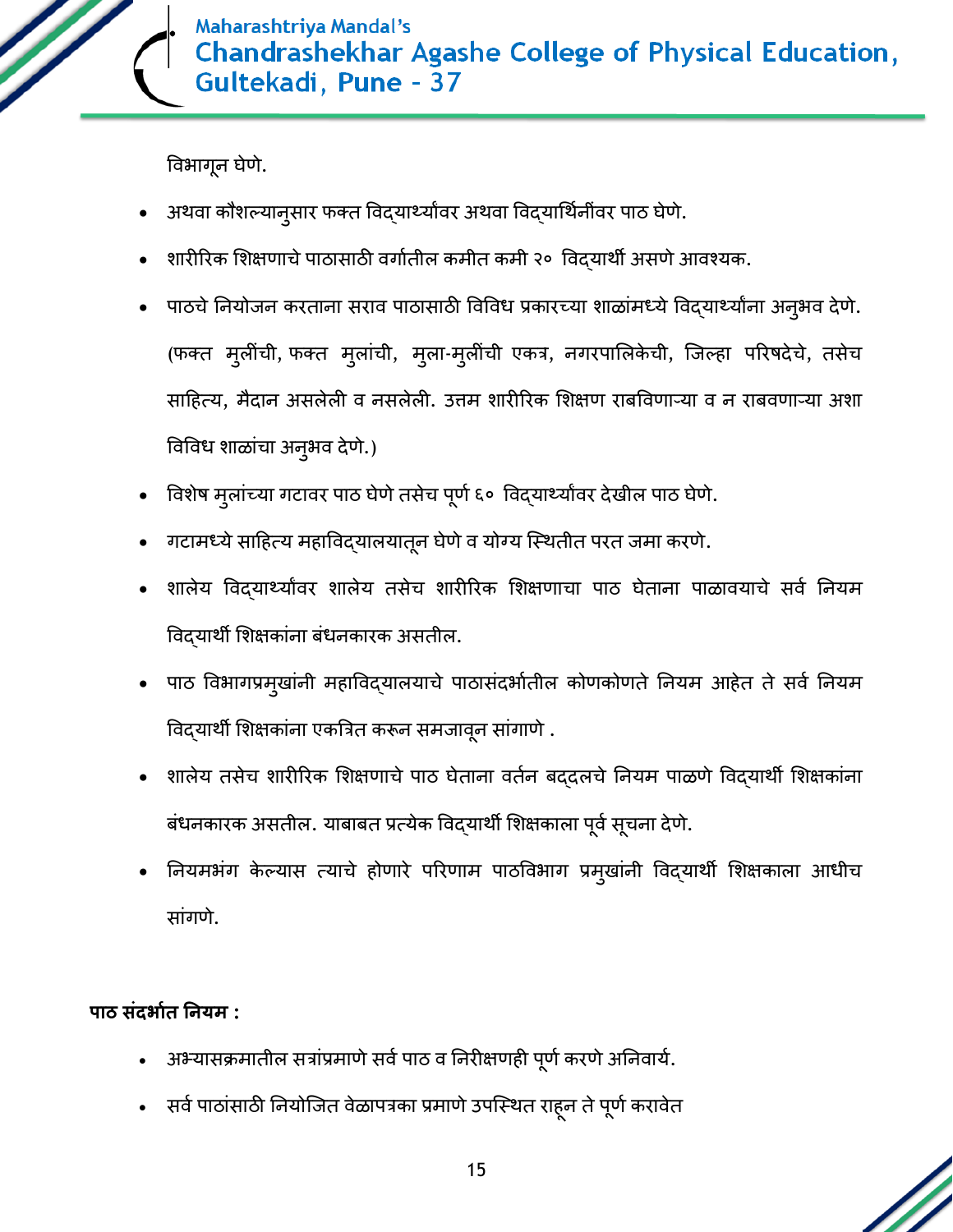

- अनुपस्थित राहणार असल्यास संबंधित गट प्रमुख प्राध्यापकांची, तसेच शाळेत पाठ घेणार असल्यास पाठ विभाग प्रमुखांची परवानगी घेणे अनिवार्य.
- परवानगी न घेता पाठाला अनुपस्थित राहिल्यास व कारण समाधानकारक नसल्यास पाठ पुर्ण करावा.
- पाठाला अनुपस्थित राहिल्यास कमीतकमी गुण, अथवा गुण मिळणार नाहीत याची कल्पना विदयार्थी शिक्षकाला आधीच दयावी.
- विद्यार्थी शिक्षकाला पूर्व कल्पना देऊन परिस्थितीन् सार ग्णांबाबत योग्य निर्णय घेण्याचा अधिकार प्राचार्य, विभागप्रमुख व संबंधित प्राध्यापकांना असेल.
- प्राध्यापकांच्या सहीनिशी पाठाचे टाचण नियोजित दिलेल्या वेळेतच पूर्ण करून, जमा करावे.
- शारीरिक शिक्षण पाठासाठी दिलेले साहित्य परत न केल्यास संबंधित विद्यार्थ्याकडून किंवा गटाकडून त्यासाहित्याचे भरपाई करून घेण्यात यावी.

#### **खेळ ि इतर कारणामुळेपाठासाठी गैरहजर राहहल्यास:**

- विद्यार्थी शिक्षक महाविद्यालयाकडून विद्यापीठ स्पर्धांसाठी खेळायला परवानगी घेऊन गेला असल्यासच त्याचे पाठ पुन्हा घेण्यात येतील, परिानगी नसल्यास पुन्हा पाठ घेण्यात येणार नाहीत.
- विद्यार्थी शिक्षक नियोजित पाठासाठी आजारी किंवा इतरकारणांमुळे विद्यार्थी पाठ घेऊन शकल्यास त्याचे अनुपस्थितीचे अकस्मित कारण एकुन घेऊन, त्याचा लिखित स्वरूपातील अर्ज घ्यावा व त्याबाबत शहानिशा करूनच प्राचार्य तसेच पाठ विभागप्रमुखयांच्या परवानगीने त्याला पुढील परिणामांची समज द्यावी व विद्यार्थ्याला एक संधी देण्यात यावी.
- संधी मिळूनही विद्यार्थ्याने पाठ पूर्ण न केल्यास त्याला लिखित स्वरूपात पत्र देण्यात यावे.

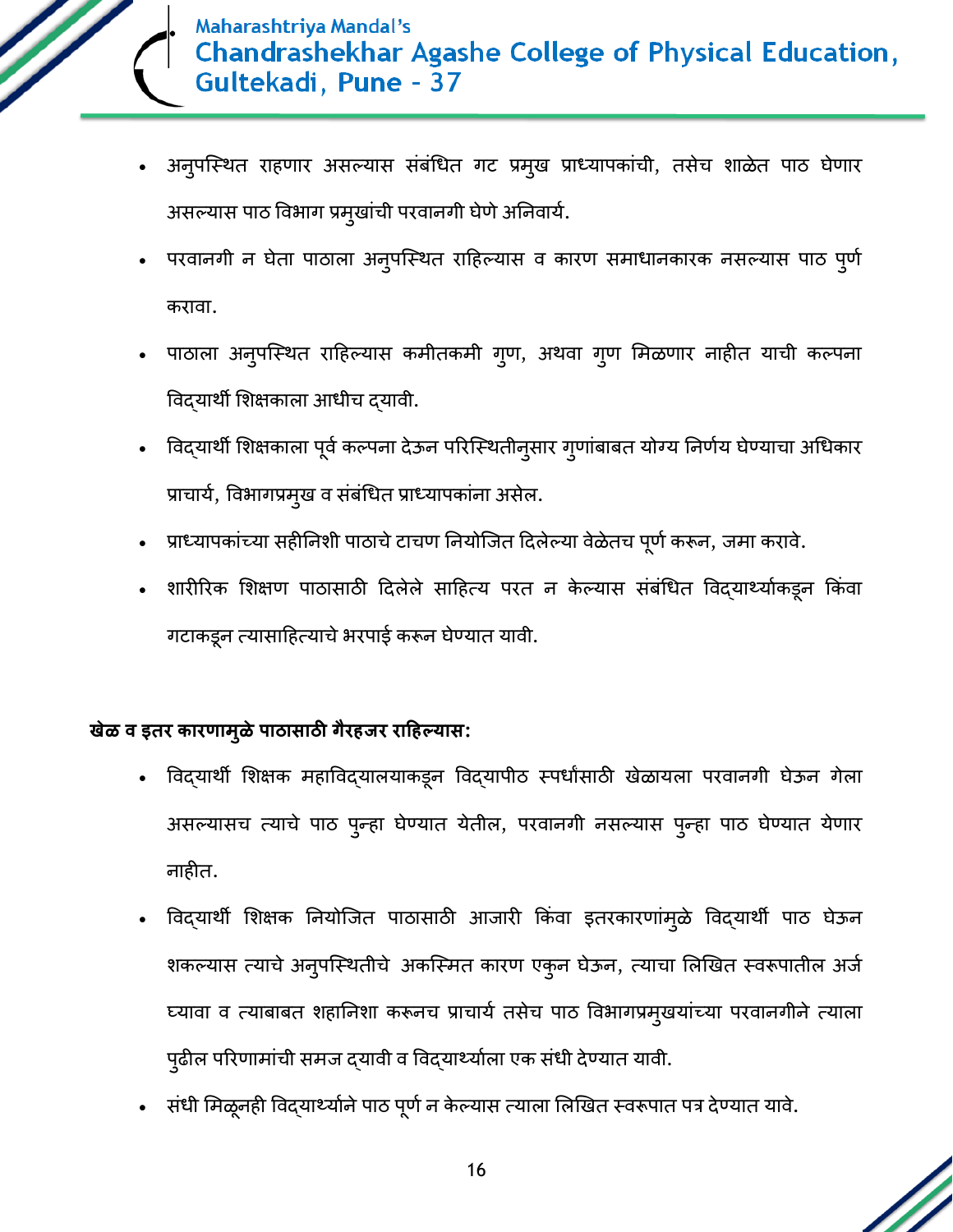

- यानंतरही पाठ पूर्ण न केल्यास त्याच्या पालकांना बोलावून घेण्यात यावे व परिणामांची समज दयावी. (अंतर्गतकार्य अपूर्ण असल्याने परीक्षेस बसता येणार नाही याची लेखी समज दयावी.)
- अंतर्गतकार्य अपूर्ण असल्याबद्दल शेरा देण्यात यावा. त्यानुसार त्या विद्यार्थी शिक्षकाचे कोणतेही गूण पाठविण्यात येवू नयेत.

### **विद्यार्थी शिक्षकाचेितयनासांदर्ायतील सियसामान्य ननयम:**

- विद्यार्थी शिक्षकांनी अभ्यासक्रमात अंतर्भूत सर्व पाठ नियोजित वेळेत पूर्ण करावेत.
- नियमा प्रमाणे पाठ पूर्ण न केल्यास, (अंतर्गत कार्य अपूर्ण असल्यास ) अंतर्गत समितीने तसा शेरा द्यावा. त्यानुसार त्या विद्यार्थी शिक्षकाचे कोणतेही गुण विद्यापीठात पाठविण्यात येवू नयेत.
- विद्यार्थी शिक्षकांनाही महाविद्यालयाने ठरवून दिलेल्या गणवेश आतच शालेय शारीरिक शिक्षणाचे पाठ देणे अनिवार्य आहे.
- विद्यार्थी शिक्षकांची केशभूषा योग्य असणे बंधनकारक आहे. ( दाढी वाढलेले नसावी -कटिंग बारी ककरून जाणे)
- पाठ व्यतिरिक्त शाळेच्या आवारात परवानगी शिवाय जास्त वेळ थांबता कामा नये.
- पाठाच्या वेळी कोणत्याही विद्यार्थ्यावर मारण्यासाठी हात उचलू नये.
- पाठाच्या वेळी कोणत्याही विद्यार्थ्याला विद्यार्थिनीला वैयक्तिक माहिती देऊ नये व विचारू नये.
- कोणतीही अडचण आल्यास संबंधित प्राध्यापकांशी संपर्क साधणे.
- विद्यार्थी शिक्षकांने स्वतः कोणताही निर्णय घेऊ नये
- शाळेत पाठ घेताना शाळेचे विद्यार्थी तसेच शिक्षकां बरोबर योग्य, शिस्तबद्ध वर्तन करणे अपेक्षित आहे. तसे वर्तन न केल्यास महाविदयालय नियमाप्रमाणे शिस्तभंगाची कारवाई करण्यात यावी.
- पाठाच्या वेळी शाळेचे कोणतेही नियम मोडल्यास व संबंधित विद्यार्थी शिक्षकाबद्दल कोणतीही

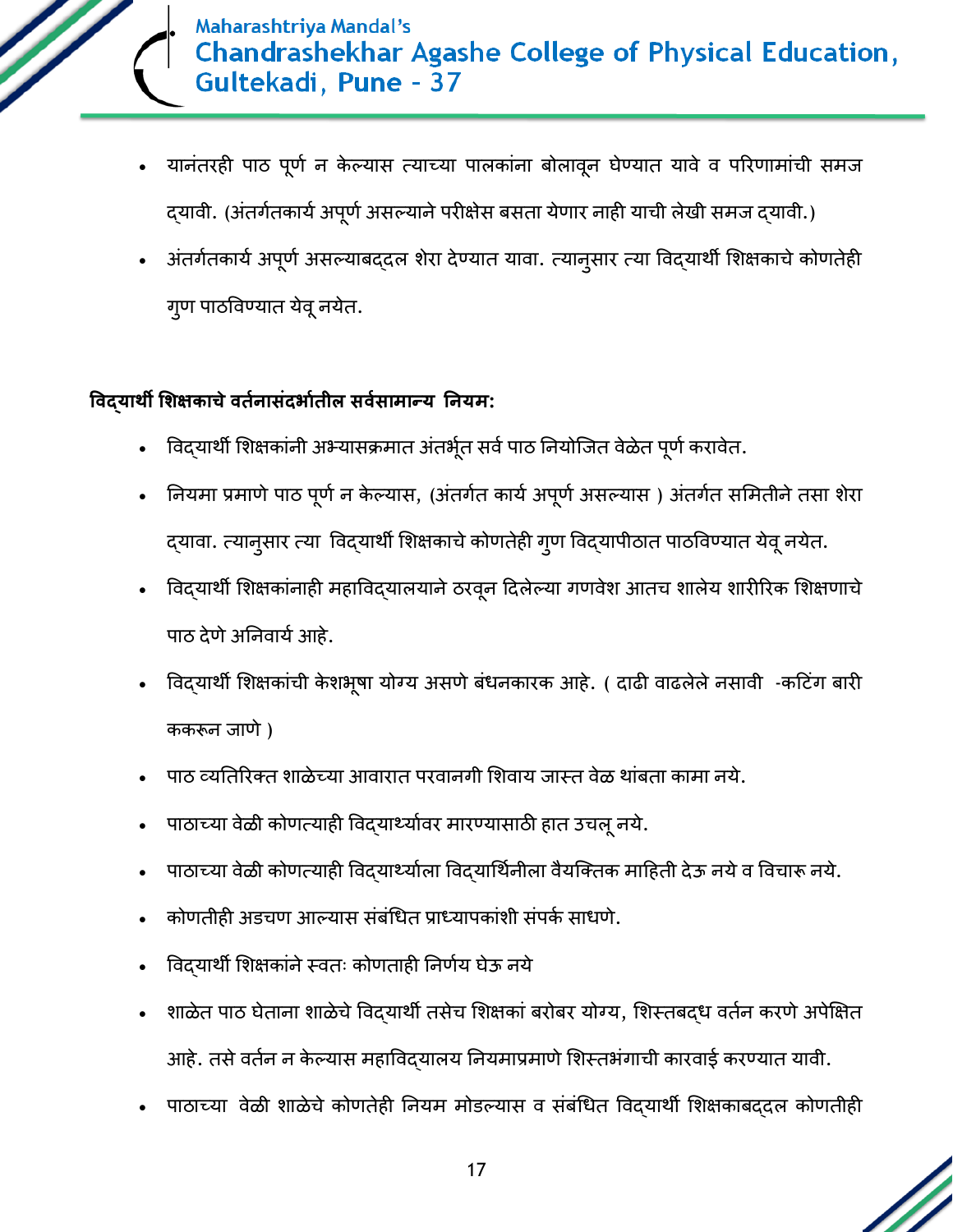

तक्रार आल्यास या तक्रारीचे गांभीर्य लक्षात घेऊन महाविद्यालयाकडून कडक शिक्षा देण्यात यावी .

#### **छात्रसेिा काययक्रम पद्धती ि ननयम :**

- छात्रसेवा कार्यक्रमासाठी विदयार्थी शिक्षकांना त्यांच्या राहत्या घराजवळची, तसेच बाहेर गावचा विद्यार्थी शिक्षक असल्यास त्याच्या गावातील शाळा निवडण्यास परवानगी असेल.
- विद्यार्थी शिक्षकांनी शाळेचे नाव दिल्यावर पाठ विभाग प्रमुखांनी संबंधित शाळेला संपर्क साधून त्या विदयार्थी शिक्षकांचा छात्रसेवा कार्यक्रम निश्चित करावा.
- नात्यातील व्यक्ती कार्यरत असलेल्या शाळेमध्ये विदयार्थी शिक्षकांना पाठ घेता येणार नाहीत.
- विद्यार्थ्यांच्या छात्रसेवा कार्यक्रमासाठीची शाळा निश्चित करण्याचे अधिकार महाविद्यालयाचे असतील. विद्यार्थी त्यांनी सुचवलेल्या शाळेबद्दल आग्रह धरू शकणार नाहीत.
- महाविद्यालयाच्या परवानगी पत्राशिवाय तसेच शाळेने छात्रसेवेसाठी परवानगी दिलेले पत्र महाविद्यालयात सादर केल्याशिवाय कोणताही विद्यार्थी शिक्षक छात्रसेवेसाठी शाळेत जाऊ शकणार नाही.
- शाळेमधून कोणत्याही प्रकारची लेखी स्वरूपात तक्रार आल्यास प्राचार्य, पाठ विभाग प्रमुखवसंबंधित गटप्रमुख प्राध्यापकयांनी चर्चा करून गरज पडल्यास याविद्यार्थी शिक्षकाचा छात्र सेवेचा कार्यक्रम रदद करावा.
- कोणत्याही प्रकारचा जाण्या येण्याचा खर्च हा विद्यार्थी शिक्षकाचा स्वतःचा असेल
- त्याविद्यार्थी शिक्षकाने तक्रार आल्यापासून बाहेरगावी असल्यास २४ तासात व पुण्यामध्येच असल्यास ताबितोब महाविद्यालयांमध्येहजर राहणेबंधनकारक आहे.
- महाविदयालयाने बोलावल्यावर विदयार्थी शिक्षकांना महाविदयालयात हजर राहावे लागेल.
- शाळेचे व महाविद्यालयाचे सर्व नियम विद्यार्थी शिक्षकांना बंधनकारक असतील.